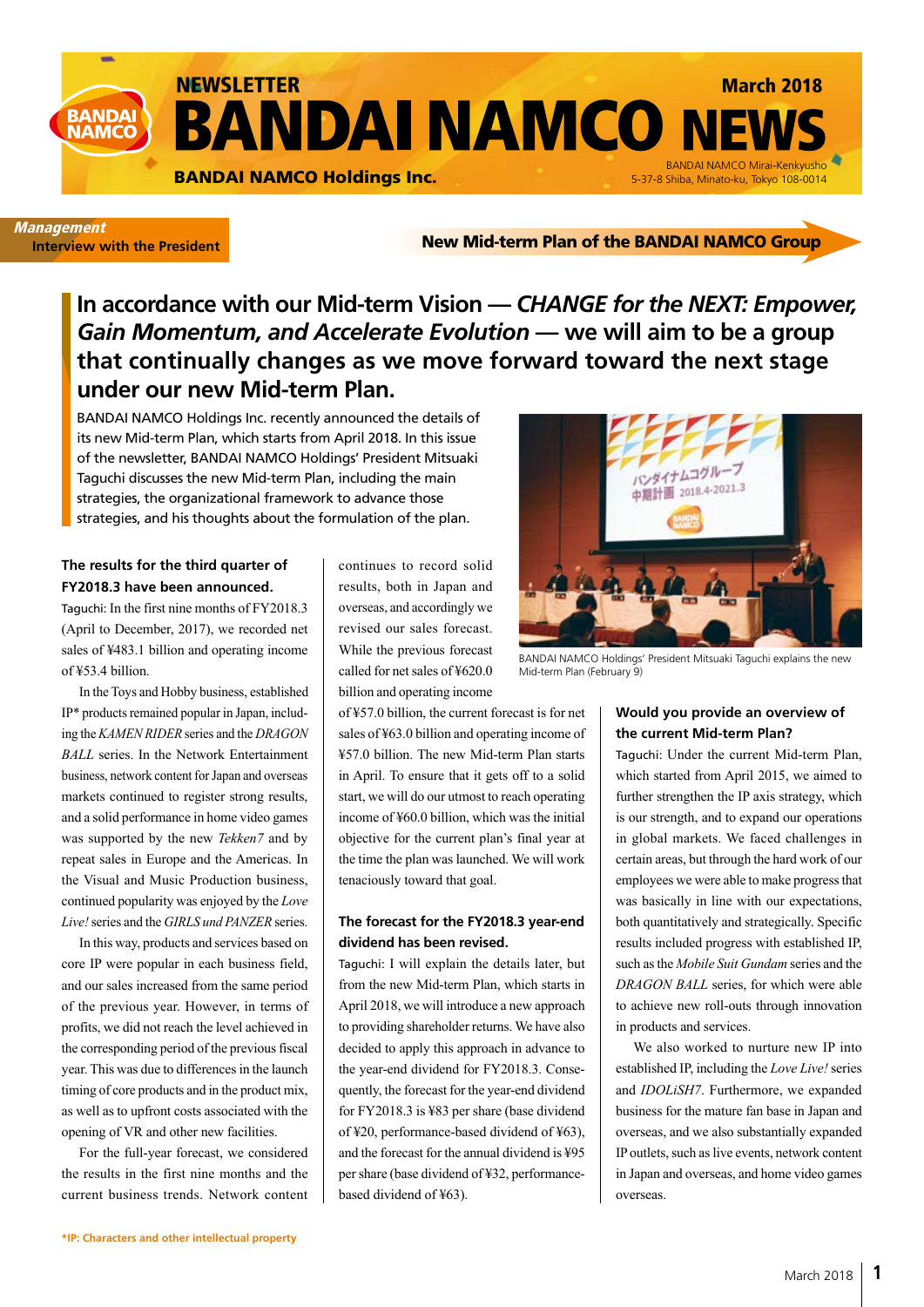IP axis strategy and new technologies, such as VR, will continue to foster unprecedented new possibilities. Also, the spread of online visual product distribution is expanding the popularity of Japanese IP on a worldwide basis. In China, where we have not yet implemented a fullblown roll-out, the entertainment market is recording significant growth. Under the new Mid-term Plan, we will strengthen the IP axis strategy from all perspectives, including IP outlets, areas, and targets, and we will strive to further increase our opportunities.

**What was the focus of attention in the formulation of the new Mid-term Plan?** Taguchi: Currently, the operating environment is undergoing dramatic change on a global scale, and the players and rules in the entertainment field are themselves changing. We have reached a stage where simply following the previous models will not be enough. We have a strong sense of crisis because we will not be able to survive if we simply extend our previous ways of doing things. In formulating the new plan, we worked with the strong belief that we had to change as we targeted the next stage. First, we considered and discussed where the Group should aim to be in 10 years. We determined that, as a leading entertainment company, in 10 years we would like to be the world's most inspiring entertainment group for children and other fans around the world. We all agreed that we would like to be a group of companies and employees that draw on abundant individuality to meet expectations, not only in terms of volume but also in the quality and appeal of our products and services. We formulated the new Mid-term Plan from the viewpoint of what we have to do over the next three years in order to make progress toward that vision.

#### **Would you explain the new Mid-term Plan vision?**

Taguchi: The vision of the new Mid-term Plan is *CHANGE for the NEXT: Empower, Gain Momentum, and Accelerate Evolution*. In order to make progress toward becoming the leading entertainment company that we want to be in 10 years, and to demonstrate our industry presence, I would like to make the next three years a period of "CHANGE." This vision encompasses a range of meanings, including the following. (1) Change to an IP-creating company — We will aim to further strengthen the IP axis strategy and drive the increased creation of new IP. (2) Change to a new business model — In the midst of a changing business environment, we will change to a business model appropriate for the time. (3) Change to a unifying ALL BANDAI NAMCO concept — To achieve further penetration and expansion of the IP axis strategy, in each region Group members will work together and take the initiative on a regional axis basis. (4) Change to a corporate group centered on people — We will encourage employees to leverage their wide-ranging individuality, work energetically, and take on challenges. We should strive to make the three-year period of the new Mid-term Plan be a time for implementing change in all

# **We will introduce a capital policy emphasizing cost of capital, and to drive rapid strategic advancement we will transition to system of five business units.**

**Would you discuss any issues that remain from the current Mid-term Plan?** Taguchi: One issue was that I think we could have done even more in regard to creating new IP. Under the new Mid-term Plan, we will implement aggressive initiatives to drive the creation of new IP. In addition, looking overseas, the Toys and Hobby businesses faces some remaining challenges in Europe and the Americas. Furthermore, in Asia we conducted aggressive initiatives and were able to expand our business. In China, however, we have not yet made a full-blown entry into the market. We will take steps to change our approach in overseas markets, in line with the characteristics and situations in each region.

On the other hand, I believe that there are also new opportunities. Combinations of our

areas as we aim for the next stage and strive to create new entertainment that meets the expectations of fans. In accordance with this idea, we will advance 4 main strategies — the IP axis strategy, business strategy, region strategy, and personnel strategy.

#### **Would you explain the numerical targets under the new Mid-term Plan?**

Taguchi: Under the current Mid-term Plan, we have aimed to establish a business foundation that can continue to generate, in a stable manner, net sales of ¥500.0 billion and operating income of ¥50.0 billion, without regard to whether or not we have hit products at that time. Under the new Mid-term Plan, we will strive to further reinforce our business foundation and to achieve continued growth. In FY2021.3, the final year of the new plan, we are aiming for record-high sales and profits, with net sales of ¥750.0 billion, operating income of ¥75.0 billion, operating income margin of 10% or more, and ROE of 10% or more.

#### **Would you describe the capital policy?**

Taguchi: In preparing for the start of the new Mid-term Plan, we considered our capital policy from various perspectives, such as the direction the Group will take and the type of management we should implement. As a result, with increased attention to cost of capital and ROE, we changed to the following policy for returns — Provide a return to shareholders that targets a total return ratio of 50% or more and based on stable dividend payments of 2% of DOE. We added DOE as an indicator in order to increase awareness of the cost of capital, and we adopted the total payout ratio as an indicator because it will facilitate a flexible shareholder return policy with an emphasis on capital efficiency and ROE, which are of considerable interest to stakeholders.

We will consider the acquisition of our own shares as necessary. In that regard, we will give comprehensive consideration to such factors as the share price trends, investment projects, and business trends. We have also established standard internal rules based on multiple indicators. On this basis, we will look at the overall situation.

#### **Please discuss the organizational framework.**

Taguchi: From April, the name of the aggregated business companies will change from "SBUs" to "Units," and the Group will shift from a 3-SBU structure to a 5-Unit structure. This will enable swifter advancement of the main strategies. The Network Entertainment business will be reorganized into the Network Entertainment Unit and the newly established Real Entertainment Unit. In the Real Entertainment business, the core company will be BANDAI NAMCO Amusement Inc., which combines NAMCO LIMITED and the amusement machine business of BANDAI NAMCO Entertainment Inc. The Real Entertainment Unit will utilize real-world venues to provide settings and content that leverage the distinctive strengths of BANDAI NAMCO. In Visual and Music Production, the core company will be BANDAI NAMCO Arts Inc., which combines BANDAI VISUAL CO., LTD. and Lantis Co., Ltd. The unit will work to strengthen IP production with more-thoroughly integrated visual products,

music, and live events. The IP Creation Unit, a new independent unit that was established as a spin-off from Visual and Music Production, will focus on the creation of new IP, with SUNRISE INC. as the core company.

After the Ordinary General Meeting of Shareholders in June, the presidents of the Units' core companies will serve concurrently as directors of the holding company. In this way, we plan to implement Group management from the viewpoints of both overall Group optimization and the growth of each business. The holding company will change from the current system of two representative directors to one representative director. Chairman and Representative Director Shukuo Ishikawa will become Chairman and Director from April. After the Ordinary General Meeting of Shareholders in June, Mr. Ishikawa will become Advisor and will continue to provide a wide range of management advice.

## Capital Policy (Shareholder Returns Policy)

| <b>Existing</b><br>policy | Provide a return to shareholders that targets a payout ratio of<br>30% in accordance with consolidated operational results and<br>based on stable annual dividend payments of $\frac{424}{12}$ per share. |
|---------------------------|-----------------------------------------------------------------------------------------------------------------------------------------------------------------------------------------------------------|
|                           |                                                                                                                                                                                                           |
| <b>New</b><br>policy      | Provide a return to shareholders that targets a total return ratio<br>of 50% or more and based on stable dividend payments of 2%<br>of DOE                                                                |

**year-end dividend for FY2018.3**





Five-Unit structure



BANDAI NAMCO Holdings Inc.



President and Representative Director Mitsuaki Taguchi

## New Organizational Framework



### New Mid-term Plan of the BANDAI NAMCO Group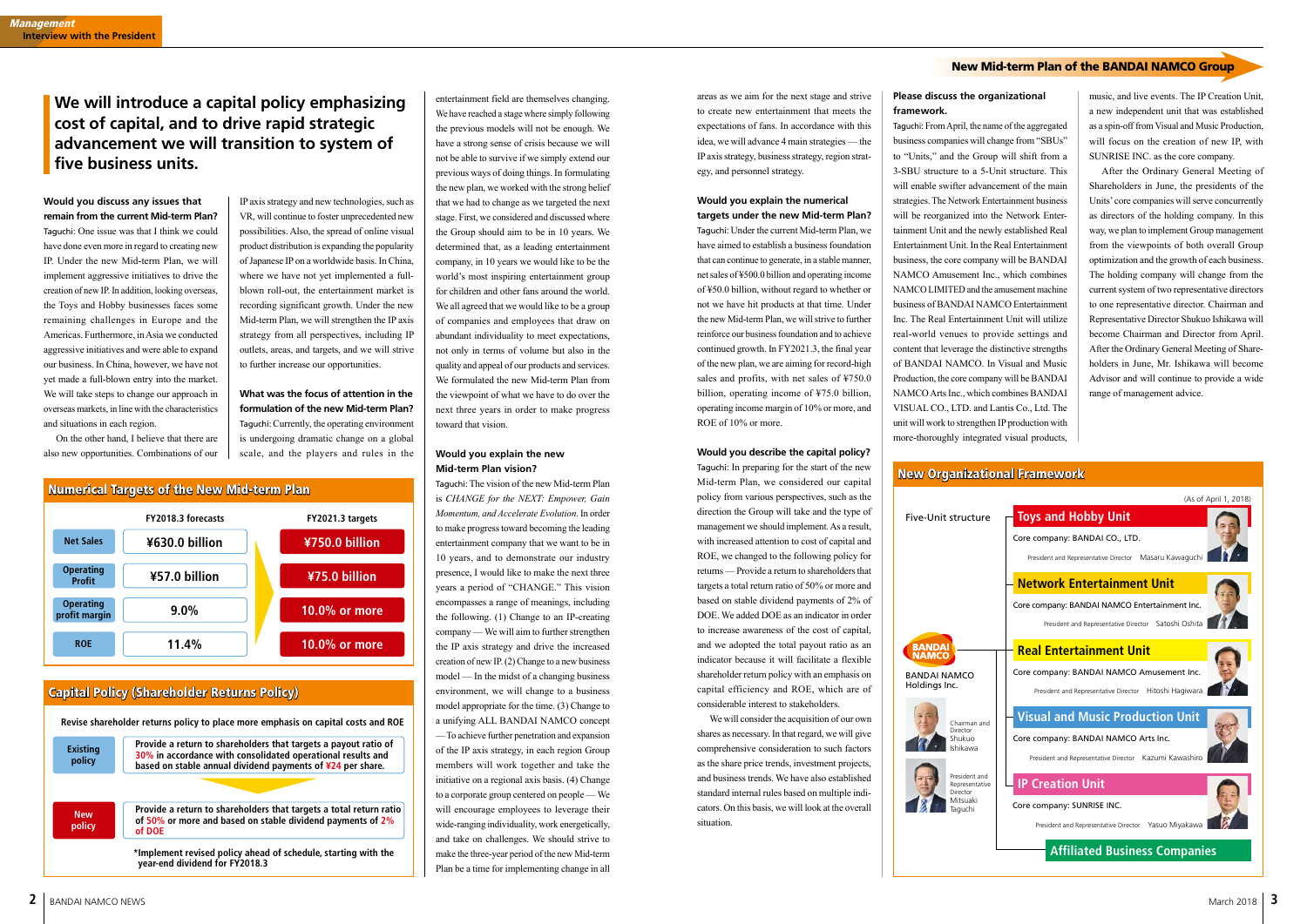in a stable manner to facilitate the ongoing, steady provision of high-quality products.

In investing aggressively in IP creation, on top of normal investment, we will invest ¥25.0 billion in IP creation over the three years of new Mid-term Plan (other than investment in partner companies). Our plans for this ¥25.0 billion include investment in original IP creation in each unit; Groupwide investment through the IP Strategy Headquarters; and investment to support a wide range of challenges within the Group, such as new businesses. This will include certain short-term investment, but the majority will be investment aimed at planting seeds for the medium to long term, with a focus on where we want to be in 10 years. Through this investment over a period of three years, we would like to make sure that the IP axis strategy remains strong in the years ahead.

#### **Would you discuss the business strategy "empower push into new entertainment"?**

Taguchi: Under the business strategy "empower push into new entertainment," we will establish and enhance our business infrastructure, expand and strengthen our business fields, and promote incubation. To establish and enhance business infrastructure, first, we established the Real Entertainment Unit. This unit will provide real entertainment that utilizes real-world venues, which are points of customer contact; technological development capabilities; and expertise in leveraging IP worldviews. We will draw on our strength in having one value chain that extends from the development of machines and content to the provision to customers, and work to implement efficient operations. In addition, we will focus on the roll out of venues that are differentiated through BANDAI NAMCO's distinctive strengths in VR and other areas, and of new types of venues coordinated with Group businesses.

Also, targeting the creation of new digital services, we will concentrate functions and strengthen and enhance platforms. First, we will promote recognition of the Group's IP and products by concentrating video distribution functions in Japan into one company and strengthening distribution of animations and promotional images, Next, through BXD Inc., which was established through joint investment by BANDAI NAMCO Entertainment Inc. and Drecom Co., Ltd., in the spring we will launch a new platform — *enza* — and commence

# **We are stepping up investment in IP creation and working to expand overseas business fields, such as in China, Europe, and the Americas.**

#### **Would you discuss the main strategy "accelerate evolution in IP axis strategy"?**

Taguchi: In "accelerate evolution in IP axis strategy," we will work to "boost capability to create IP (structural changes)" and "invest aggressively in IP creation." In working to boost capability to create IP (structural changes), the front lines throughout the Group will give the highest priority to creating and nurturing IP, and will continue to pursue innovation in established IP through products and services. We will strive to create IP not only within the Group but also through open cooperation with a wide range of external partners. In addition, the most important mission of the newly established IP Creation Unit will be the creation and nurturing of new IP. Working in close cooperation with Group businesses, the unit will advance the creation of IP coordinated with products and services. We will also bolster investment in IP creation, such as visual production, cooperation with other companies, and enhancement of our technical capabilities in production. Moreover, we will establish systems so that we can secure talented human resources

#### distribution of browser games for smartphones. In addition to game distribution, we plan to roll out initiatives that leverage our strengths and are coordinated with Group businesses. Furthermore, we will enhance the fan club business and deepen connections with IP fans.

#### **The Group is also working to expand and strengthen its business fields.**

Taguchi: Under the new Mid-term Plan, we will energetically roll out business initiatives for fields and targets that offer significant opportunities. Moving forward, we will continue working to strengthen our products for the mature fan base, which has substantial growth potential in Japan and overseas. To that end, we established BANDAI SPIRITS CO., LTD., and we will concentrate the maturefan business of the Toys and Hobby Unit in this new company, including plastic models, collectable items, and lottery-related products. In particular, we will focus on overseas expansion. For example, in North America, we will strengthen our sales network, and in China we will expand *Gundam* plastic models and aggressively utilize e-commerce. Moving forward, we will continue aiming to be the

world's number one comprehensive hobby entertainment company. To that end, we will develop products that will meet the needs of

fans and accelerate our business operations. The live event market continues to record growth in Japan and overseas. BANDAI NAMCO Arts Inc. combines BANDAI VISUAL CO., LTD. and Lantis Co., Ltd. Through this initiative, we will further reinforce IP production with more-thoroughly integrated visual products, music, and live events. In addition, we will step up live events, live viewings, and sales of goods for IP fans in overseas markets as well as in Japan. Also, e-sports events are drawing attention around the world as a new genre of live event, and we will work in cooperation with industry organizations and companies to implement full-blown initiatives in this area, centered on BANDAI NAMCO Entertainment Inc.

Moreover, "venues" are also an important element in the enhancement of live events. We recently acquired a 3,500 square meter site in Shibuya-ku, Tokyo, where we plan to build an integrated facility that will offer venues for live music, theater productions, and other events. After it is completed, we will utilize this facility for a wide range of the Group's live events.

**Would you discuss the region strategy "Gain momentum with ALL BANDAI NAMCO"?**

Taguchi: Each region will form a unifying ALL BANDAI NAMCO concept and aim to advance strategies autonomously on a regional axis basis. In Japan, we will continue striving to be number one in each market and business. In Europe and the Americas, we will focus on achieving growth in the network content and home video game businesses, and we will change our approach in the Toys and Hobby business. In Asia, we will move forward with the implementation of detailed business initiatives in line with regional characteristics.

China is positioned as a key region in the new Mid-term Plan. There are many fans of Japanese IP in China, and the entertainment market is expected to record continued growth. Accordingly, we will make a full-blown entry into China. To that end, we established a holding company in Shanghai in December 2017. Moving forward, we will strengthen collaboration with local partners, and we will advance a strongly localized IP axis strategy incorporating both Japanese and locally originated IP.







| <b>Outline of the New Mid-term Plan</b> |                          |                                                                                                                                                                     |  |
|-----------------------------------------|--------------------------|---------------------------------------------------------------------------------------------------------------------------------------------------------------------|--|
| <b>Corporate Philosophy</b>             |                          | <b>Dreams, Fun and Inspiration</b><br>The Leading Innovator in Global Entertainment                                                                                 |  |
| <b>Mid-term Vision</b>                  |                          | CHANGE for the NEXT<br>挑戰 成長 進化                                                                                                                                     |  |
| Main<br><b>Strategies</b>               | IP axis strategy         | Accelerate evolution in IP axis strategy<br>Boost capability to create IP (structural changes)<br>Invest aggressively in IP creation                                |  |
|                                         | <b>Business strategy</b> | <b>Empower push into new entertainment</b><br>Establish and enhance business infrastructure Expand and strengthen business fields<br><b>Promote incubation</b>      |  |
|                                         | <b>Region strategy</b>   | <b>Gain momentum with ALL BANDAI NAMCO</b><br>Make full-blown entry into Chinese market<br><b>Establish system for ALL BANDAI NAMCO</b>                             |  |
|                                         | Personnel strategy       | Make personnel the core of the Group<br>Establish environment to optimize employees' performance by tapping their individual strengths, and to empower new ventures |  |

#### New Mid-term Plan of the BANDAI NAMCO Group

#### **BANDAI NAMCO Arts Inc.**

Change in trade name April 1, 2018 Location Ebisu, Shibuya-ku, Tokyo Representative Kazumi Kawashiro President and Representative Director Common stock ¥2,182.5 million (wholly-owned subsidiary of BANDAI NAMCO Holdings Inc.) Description of business Planning, production, and sales of visual and music content and package software; Number of employees About 240

planning, production, sales, and management, etc., of music masters and musical works



#### **BANDAI SPIRITS CO., LTD.**

Establishment February 15, 2018

Location Komagata, Taito-ku, Tokyo Representative Masaru Kawaguchi President and Representative Director Common stock ¥100 million (wholly-owned subsidiary of BANDAI NAMCO Holdings Inc.) Description of business Planning, development, manufacture and sales of toys, plastic models, prizes for convenience stores and so forth for mature fan base Number of employees About 450

#### **BANDAI NAMCO Amusement Inc.**

Change in trade name April 1, 2018

Location Mita, Minato-ku, Tokyo Representative Hitoshi Hagiwara President and Representative Director Common stock ¥10,000 million (wholly-owned subsidiary of BANDAI NAMCO Holdings Inc.) Description of business Real entertainment business, including planning, production, and sales of amusement machines, and planning and operation of amusement facilities and facilities incorporating virtual reality (VR) and IP Number of employees About 750

## Overview of subsidiaries after reorganization